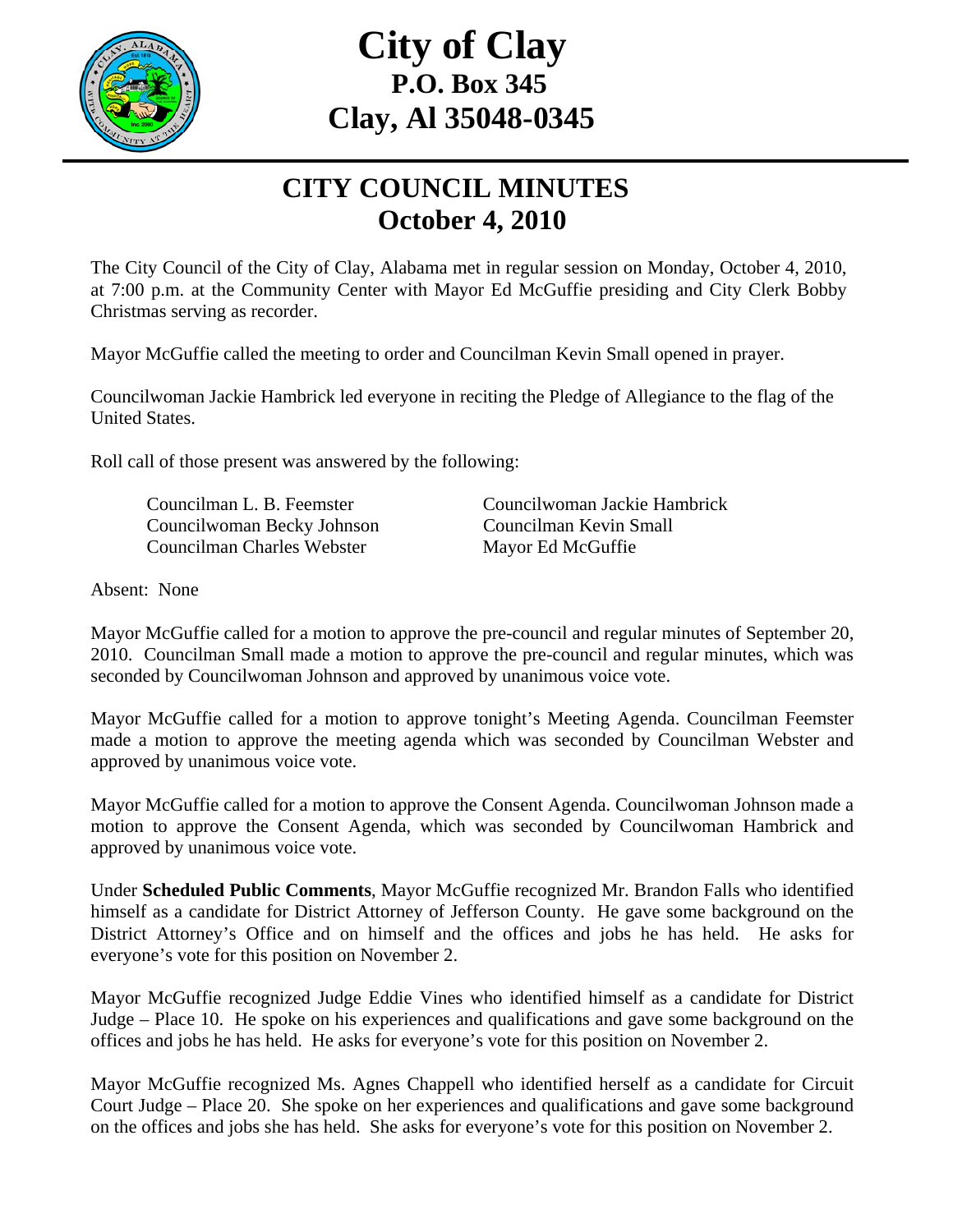

**City Council Meeting October 4, 2010 Page 2** 

Mayor McGuffie recognized Mr. Willie Hill who identified himself as a candidate for Jefferson County Sheriff. He spoke on his experiences and qualifications and gave some background on the offices and jobs he has held. He asks for everyone's vote for this position on November 2.

Under **Reports from Standing Committees** Mayor McGuffie recognized Councilman Feemster for a report from the **Public Safety Committee**. Councilman Feemster announced that Center Point Fire District wants to remind everyone that October is Fire Prevention Month. They requested that everyone notify churches and other organizations to get the word out.

Councilwoman Hambrick was recognized for a report from the **Committee on Community Development, Environmental, Historical, Library and Seniors**. Councilwoman Hambrick recognized Mr. Guy Scott, Seniors Center, who reported that the Seniors had a full calendar for the month of October. Councilwoman Hambrick reported on the last three Sundays where they had displays at the Cosby Lake House of Veterans pictures and a recognition program for them. She stated she hoped to do more with this program in the future. She reported that the landscaping work done at the Library looked great and invited everyone to go look at it. She also invited everyone to visit the Library and review the new tapes that have been received from a grant the Library was awarded.

Councilwoman Hambrick made a motion to appoint Dr. Sharon Gallant, Principal, Clay Elementary School, to the Library Board which was seconded by Councilman Feemster and approved by a unanimous voice vote.

Under **Committee on Annexation, Business, Census, Planning & Zoning and Schools**, Councilwoman Johnson was recognized and reported that the School Committee meeting would be tomorrow night at City Hall at 6:30 p.m. and invited anyone interested in being on this committee to let her know or be present at the meeting. Also, she announced that the Planning and Zoning Commission was having a Work Session Tuesday, October 12, to continue to work on the sign ordinance.

Under the **Committee on Building Inspections, Sanitation, Streets and Utilities** Councilman Small reported that Public Works had completed the repairs of the sidewalks in Somersby. He stated they were finishing up the season taking care of various road issues such as grass cutting and weed abatement.

Councilman Small made a motion for Mr. Lynn Burch, Building Inspections Superintendent, to write up a bid for garbage service, brush service and recycling service to be sent out for bid. Councilwoman Johnson seconded the motion which was seconded by a unanimous voice vote.

Councilman Webster was recognized for a report from the **Parks and Recreation Committee**. Councilman Webster reported that the Park Board would be meeting on Tuesday night October 12 to interview and select a Landscape Architect to design a Master Plan for Cosby Lake. He invited everyone to attend.

Under the **Committee on Finance and Ordinances,** the Mayor reported corrections to the Board of Zoning Adjustments from the previous City Council meeting. He reported that the following people are members of the Board of Zoning Adjustments:

| Andy Driggers  | George Burson |
|----------------|---------------|
| Jadell Dunn    | Wayne Bryant  |
| $Alternates =$ | Ron Self      |

James Richeson

Carol Foster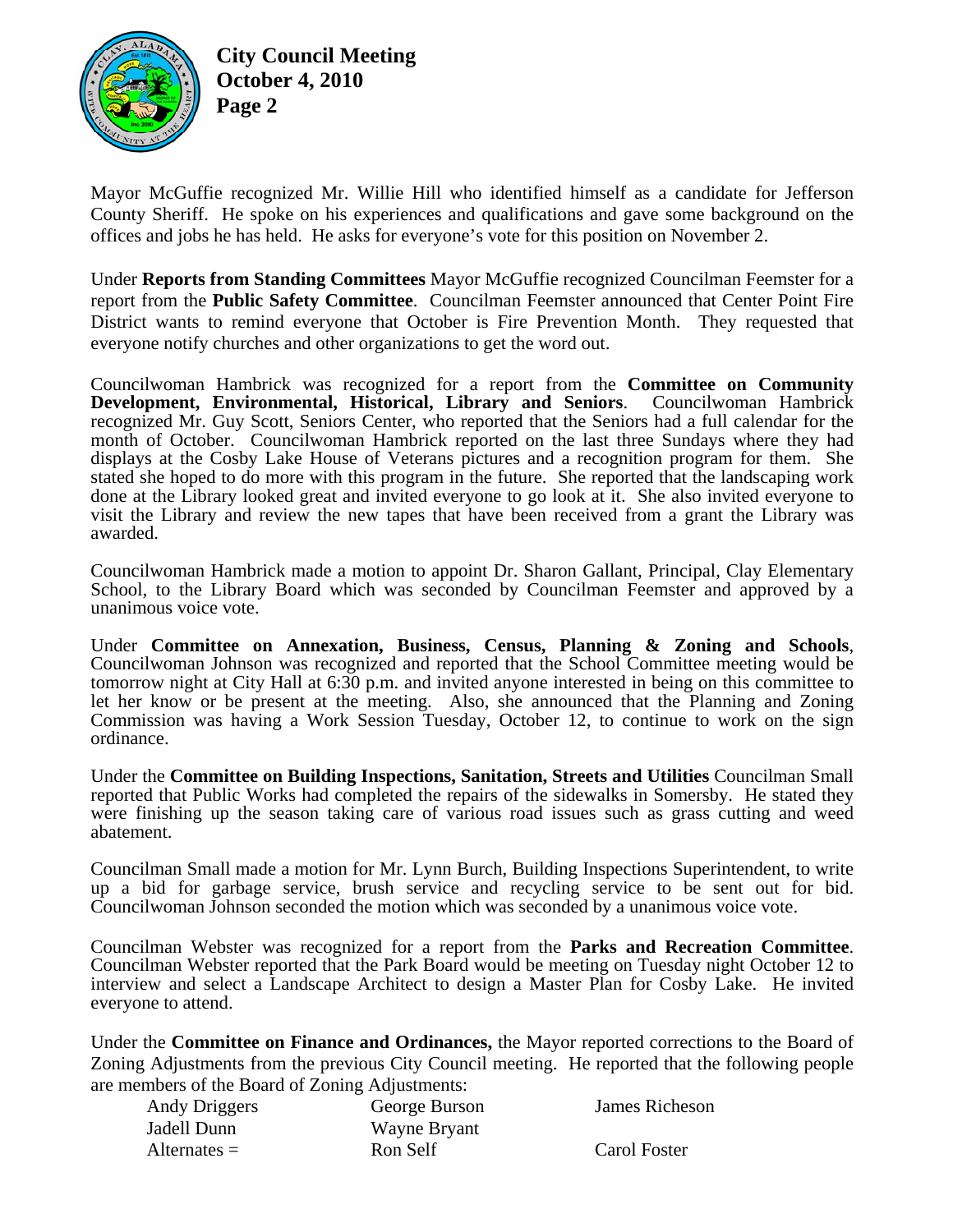

**City Council Meeting October 4, 2010 Page 3** 

Under **Reading of Petitions, Applications, Complaints, Appeals, Communications, etc.** Mayor McGuffie announced there was nothing to report.

Under the **City Clerk's Report**, City Clerk Bobby Christmas reported on the balances in the 4 & 5 Cent Gasoline Fund =  $$65,640.13$ ; 7 Cent Gasoline Fund =  $$49,624.76$ ; AmFund Account =  $$720,838.20$ ; Capital Improvement Fund =  $$35,722.18$ ; Concession Stand =  $$3,524.83$ ; Contractors Bond  $= $43,311.12$ ; General Fund  $= $485,375.54$ ; Library Fund  $= $4,290.86$ ; and Senior Citizens Fund =  $$710.94$ .

Under **Resolutions, Ordinances, Orders and Other Business** Mayor McGuffie called for a motion to enter into Unanimous Consent. Councilman Feemster made a motion to suspend the regular rules of order and enter into Unanimous Consent which was seconded by Councilman Small.

That the motion was put before the Council and a roll call vote was conducted with the results as follows:

Yeas: Council members Feemster, Hambrick, Johnson, Small, Webster and Mayor McGuffie

Nays: None

Mayor McGuffie introduced Resolution 2010 – 34, A Resolution Authorizing the Elimination of a Nuisance Upon Private Property; which was read by City Clerk Bobby Christmas.

Councilman Small made a motion to approve Resolution 2010 – 34 which was seconded by Councilman Webster.

That the motion was put before the Council and a roll call vote was conducted with the results as follows:

Yeas: Council members Feemster, Hambrick, Johnson, Small, Webster and Mayor McGuffie

Nays: None

Mayor McGuffie introduced Resolution 2010 – 35, A Resolution to Surplus a 2003 Ford Explorer; which was read by City Clerk Bobby Christmas.

Councilman Small made a motion to approve Resolution 2010 – 35 which was seconded by Councilman Feemster.

That the motion was put before the Council and a roll call vote was conducted with the results as follows:

Yeas: Council members Feemster, Hambrick, Johnson, Small, Webster and Mayor McGuffie

Nays: None